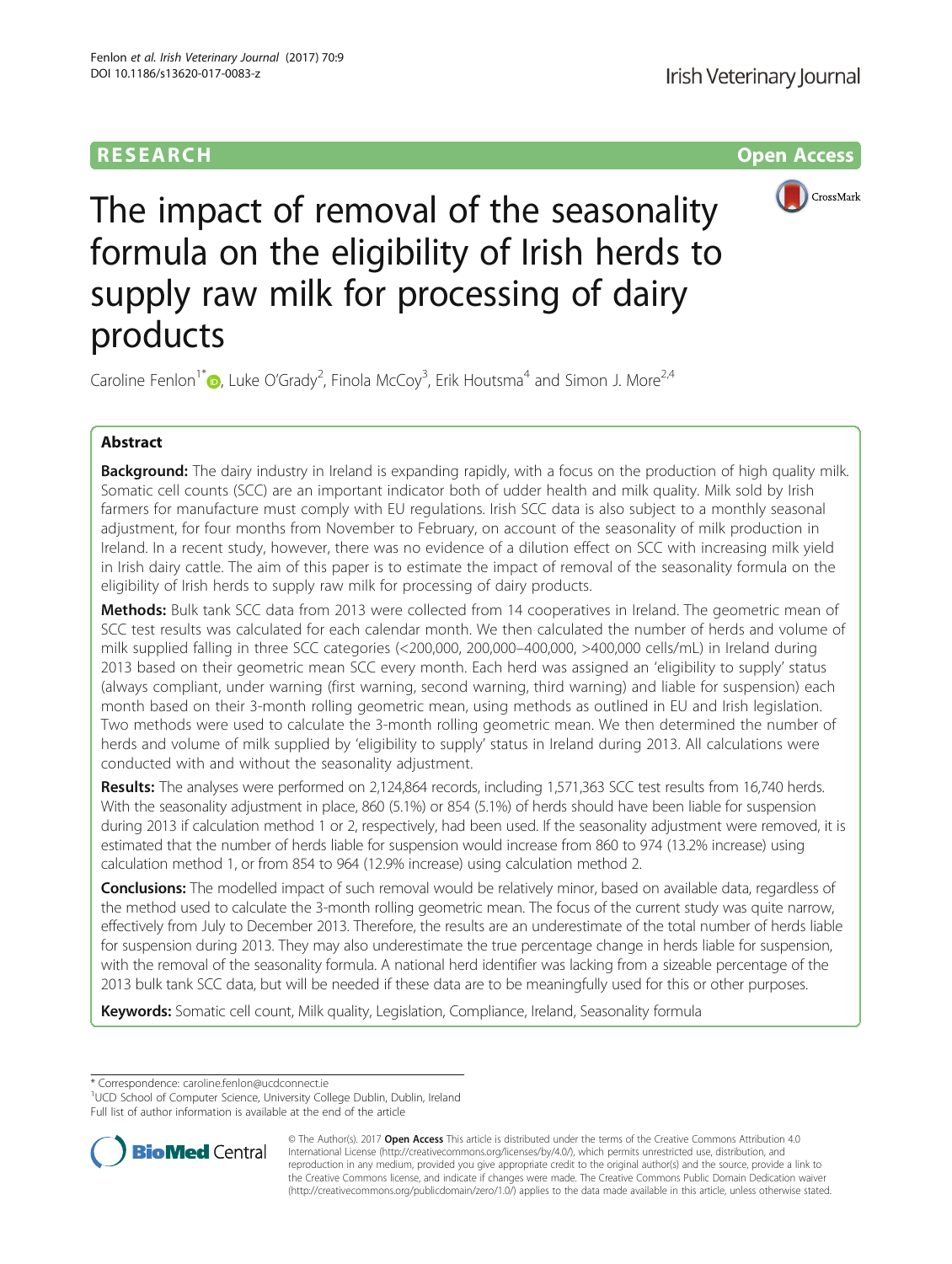# Background

The dairy industry in Ireland is expanding rapidly, with ambitious national targets as outlined in Food Harvest 2020 [[1](#page-12-0), [2\]](#page-12-0) and Food Wise 2025 [\[3](#page-12-0)]. These targets include a 50% increase in milk production by 2020 (based on production in the years 2007–2009). By 2014, the industry had seen a 10% increase in milk volume production [[2\]](#page-12-0). Ireland supplies in excess of 11% of the infant formula traded internationally, and high quality value-added specialist dairy ingredients are also sold into the global beverage, nutritional and bakery sectors. In 2014, the value of exported dairy products and ingredients was estimated to be in excess of  $\epsilon$ 3 billion, a 55% increase since 2009 [[4\]](#page-12-0). Securing a consistent supply of high quality milk is essential for milk processors, who must respond to customer and consumer demand if they wish to capitalise on market opportunities.

Somatic cell counts (SCC), due to inflammation of the udder, are an important indicator both of udder health and milk quality. The total cost of mastitis includes both the direct or failure costs associated with the disease (that is, production losses, culling, and treatment) and the time and money that farmers invest in controlling mastitis (the preventive costs) [[5](#page-12-0)]. The failure costs have been well documented [e.g. [6, 7\]](#page-12-0), including a reduction in yield and an increase in treatment and culling costs. In recent work, Geary et al. have estimated the impact of mastitis (clinical and subclinical) on the net profit of Irish dairy farms [\[7](#page-12-0)]. In addition to the quantifiable financial benefits associated with lower SCC herds, there are also advantages such as easier herd management and milking procedures, along with less complex on-farm decision-making and the mental stress associated with this. Geary et al. also showed that using milk of a lower SCC for manufacturing dairy products delivers increased net revenue to the processor, as a result of an associated change in raw milk composition and cheese processing and composition [\[8](#page-12-0), [9](#page-12-0)].

In addition to customer specification, milk sold by Irish farmers for manufacture must also comply with EU regulations. Regulations 853/2004 and 854/2004 govern the eligibility to supply raw milk for processing, using a three-month rolling average bulk tank SCC as one of the determining criteria. Regulation 854/2004 provides for a further three months to correct the situation in the event of the rolling geometric average at first exceeding the requirements of Regulation 853/ 2004. Irish SCC data is also subject to a monthly seasonal adjustment, for four months from November to February, as allowed under Commission Decision 96/ 360/EC. Milk production is highly seasonal in Ireland, and the adjustment was introduced to address the potential effect of dilution on SCC. It has been suggested that SCC is reduced in all cows due to the dilution

effect of increased milk yields [[10\]](#page-12-0), which is relevant to the milk yield increase observed in Ireland during summer. In winter, therefore, SCC is expected to concentrate (increase) with reducing milk volumes, in a seasonal production system. Until recently, however, there was little supporting research, and none from Ireland. In 2012, Hand et al. suggested that 'to date, the dilution effect has not been quantified' [[11\]](#page-12-0). To directly address this knowledge gap, research was recently completed in Ireland, with Boland et al. finding no evidence of a dilution effect on SCC with increasing milk yield in Irish dairy cattle [[12\]](#page-12-0). In other words, there does not appear to be robust scientific support for Commission Decision 96/360/EC.

The aim of this paper is to estimate the impact of removal of the seasonality formula on the eligibility of Irish herds to supply raw milk for processing of dairy products. We also sought to estimate the influence of two different methods to calculate herd elibility to supply. These methods each conform with the primary EU legislation.

# Methods

## The data

The data for this study were collected by the Department of Agriculture, Food and Marine (DAFM) during spring 2014. In total, 14 cooperatives that purchase and/or process raw milk were asked by DAFM to submit the bulk tank data to a standard specification for every milk collection from farms in 2013. This vat or bulk tanklevel data included a unique supplier identifier, the date of collection from farm, the volume of milk collected and, when tested, the SCC result. This dataset accounted for 93% of the national milk pool. The dataset received from each cooperative was uploaded securely to the Irish Cattle Breeding Federation (ICBF) database, where all data was combined into a single dataset for cleaning and further analysis.

The raw data consisted of 2,134,474 records of milk volume and SCC tests from 16,740 herds, including missing, invalid and duplicated values for both volume and SCC. The cleaning and reduction of the records consisted of the following steps:

- 59,584 SCC test results recorded as 0 were changed to be missing values.
- 100 negative milk volume records were removed. For 38,108 days with multiple recorded unique volumes from the same herd, the values were added together. If multiple SCC tests were also present, a weighted mean was calculated for the overall milk volume collected that day. In this way, no more than one record with volume and/or SCC was recorded per herd per day.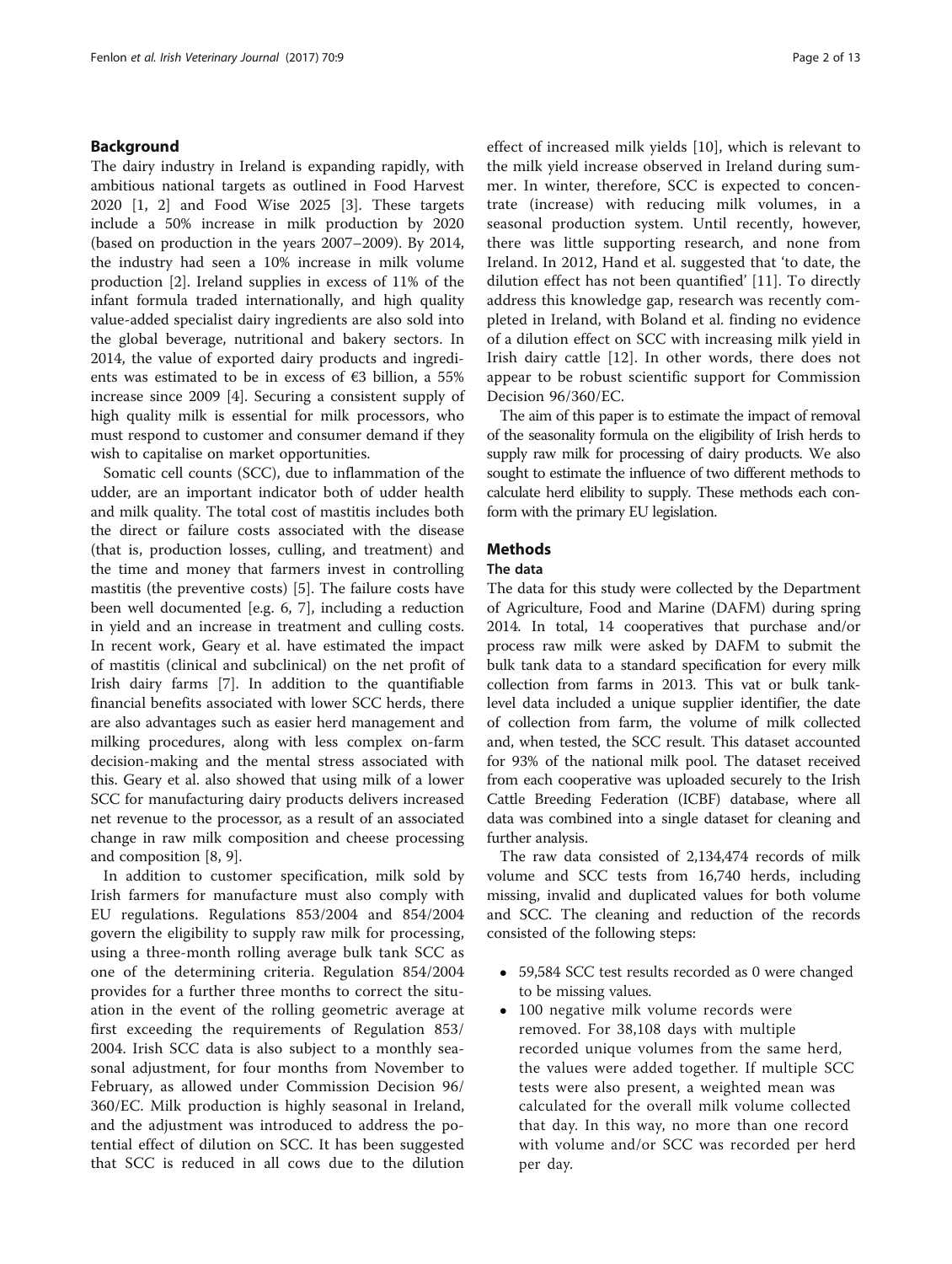<span id="page-2-0"></span>After cleaning, each observation in the dataset  $(n =$ 2,124,864) represented a collection day record, consisting of a unique herd number, the date of collection, the total milk volume (litres) collected on that day and, if tested, a somatic cell count record for the collection.

### Data analyses

All calculations were carried out at herd level.

### Preliminary analysis

For a sizeable percentage of the 2013 bulk tank SCC data (57.7% of herds, 49.6% of all herd-month pairs), the national herd identifier was not available (some cooperatives supplied their own randomly generated herd code, which could change year on year). Although a similar dataset was created containing 2014 data, the 2013 data could only be joined with 2014 data for herds where the national herd identifier was available. Therefore, we first investigated SCC and monthly milk volumes in herds with and without herd ID (so-called usable and nonusable records or data) in the 2013 dataset.

Descriptive analysis included calculating summary statistics for both SCC and monthly volume records. Counts of the number of herds were based on herds with a recorded herd identifier (either national herd number, or co-op generated identifier), as the number of herds with no herd identifier could not be calculated. Median values as well as percentiles 5, 25, 50, 75 and 95 are provided to give an idea of the differences between usable and nonusable data. Then we investigated if it was appropriate to use a subsample of the original bulk tank dataset, based on selecting records for which a herd number was available along with two consecutive years of data, in place of the original full dataset. We compared the distributions of usable and unusable records to verify that both samples come from a similar distribution using a two sample Kolmogorov-Smirnov test in SAS 9.3. Assuming both samples come from the same distribution implies that the subsample of usable records could be used in place of the whole dataset, and is representative of the national figures.

### Main analyses

All subsequent analyses were conducted using the full dataset for 2013, including data from herds with and without the national herd identifier. All data manipulation and analyses were carried out using the R statistical programming language [\[13](#page-12-0)] (the pseudocode detailing the two methods for calculating the rolling geometric mean herd SCC and monthly herd compliance is available in Additional file [1:](#page-12-0) Appendix 1). Graphs were created with the ggplot2 package [\[14](#page-12-0)].

### Monthly geometric mean SCC

The geometric mean is calculated using the product of the values, rather than the sum (as is the case with the more commonly-used arithmetic mean). It is calculated as the  $n<sup>th</sup>$  root of the product of the *n* numbers to be averaged. Geometric means are less influenced by small numbers of very high values than arithmetic means are and are always lower than the arithmetic mean of the same values.

The geometric mean of SCC test results was calculated for each calendar month. Seasonal adjustments were applied to the monthly geometric mean during January, February, November and December by multiplying the geometric mean of the affected months by the appropriate factor (see Table 1). We then calculated the number of herds and volume of milk supplied falling in three SCC categories (<200,000, 200,000–400,000, >400,000 cells/mL) in Ireland during 2013 based on their geometric mean SCC every month, with and without the seasonality adjustment.

### Herd eligibility to supply

Calculating the 3-month rolling geometric mean SCC For this study, two different methods were used to calculate the 3-month rolling geometric mean SCC, as outlined below. Calculation method 1 has been described previously [[15](#page-12-0)], whereas calculation method 2 is currently applied by DAFM. The methods differ solely in the manner in which the 3-month rolling geometric mean is calculated, but can have an impact on herd eligibility to supply.

 For calculation method 1, we used all available SCC test results, regardless of whether a corresponding milk volume collection record was available. With this method, we first calculated a monthly geometric mean using all available SCC test results in the month. Seasonal adjustments were then applied to the monthly geometric mean during January, February, November and December by multiplying the geometric mean of the affected months by the appropriate adjustment factor (see Table 1). Finally, the 3-month rolling geometric mean was calculated as the geometric mean of the monthly geometric mean SCC value of the current and two preceding months.

Table 1 Seasonality adjustment factors applied during 2013 and 2014 in Ireland

|          | Adjustment factor |      |  |  |  |
|----------|-------------------|------|--|--|--|
|          | 2013              | 2014 |  |  |  |
| January  | 0.39              | 0.39 |  |  |  |
| February | 0.74              | 0.75 |  |  |  |
| November | 0.78              | 0.9  |  |  |  |
| December | 0.47              | 0.53 |  |  |  |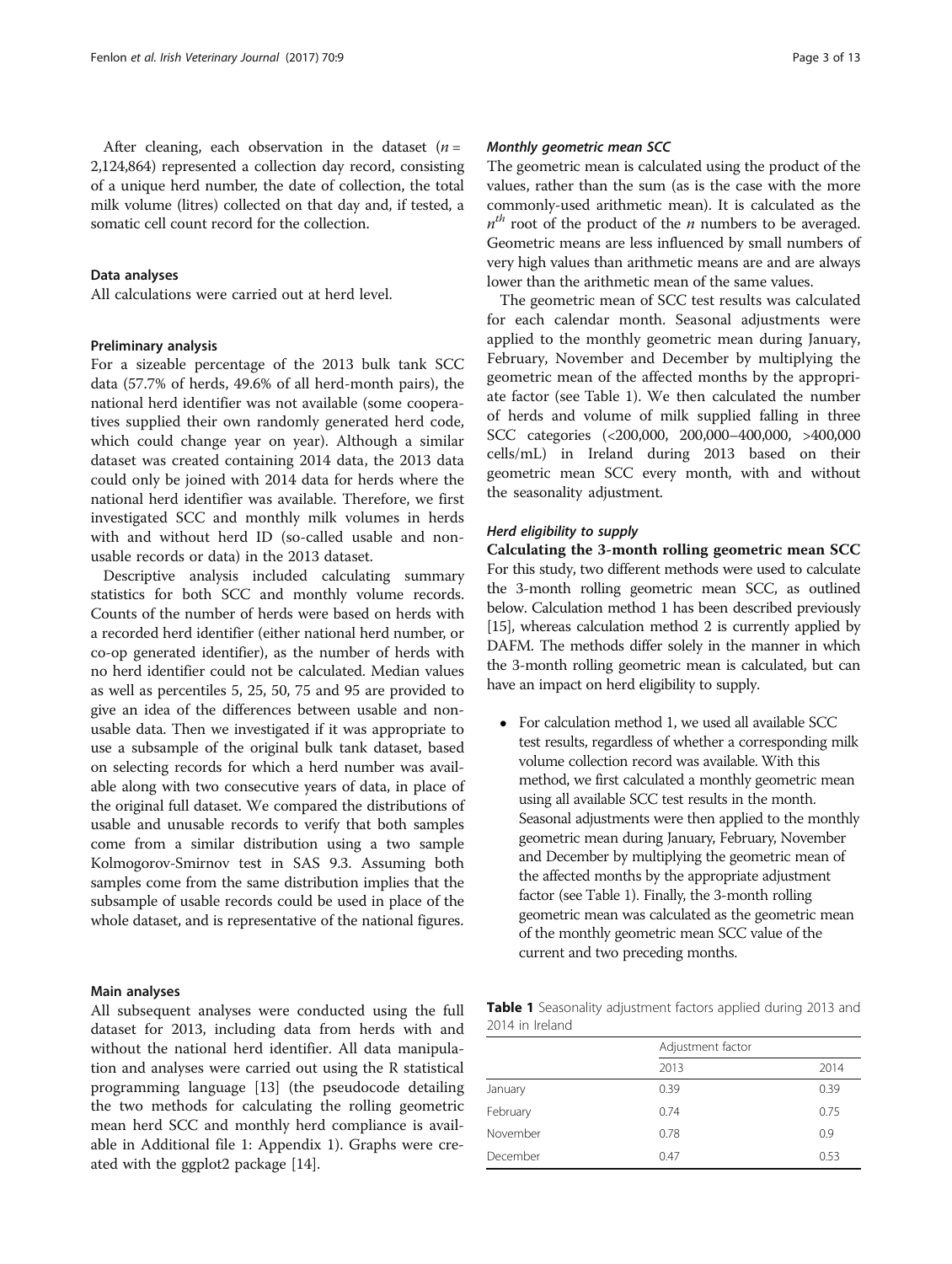• For calculation method 2, only collection day records with both an SCC result and milk volume were used. Using this method, the 3-month rolling geometric mean was calculated as the geometric mean of all individual SCC test results during the current and two proceeding months. For the SCC test results collected during January, February, November and December, the seasonal adjustment was applied first, by multiplying all individual SCC test results by the appropriate factor (Table [1\)](#page-2-0).

With both of the calculation methods, the rolling geometric mean requires 3 consecutive months with at least one test result during each; therefore, the 3-month rolling geometric mean was not calculable for the first two months in the dataset due to limitations of the dataset. Similarly, the 3-month rolling geometric mean was incalculable during the first two months following a break in supply of at least one calendar month.

In Table 2, we illustrate the calculation of the arithmetic and geometric mean SCC values for a sample herd during the first three months of the year. The two calculation methods were applied for March, the first month with three months of consecutive SCC results.

Determining herd eligibility to supply As outlined in relevant European and Irish legislation, herd eligibility to supply milk for processing of dairy products is determined after considering the 3-month rolling geometric mean in the preceding month(s) [\[15\]](#page-12-0). In this study, based on the available dataset, in any particular month each herd was assigned an 'eligibility to supply' status, either:

- Compliant, if the 3-month rolling geometric mean was below 400,000 cells/mL in the preceding month.
- Under warning, either:
	- $\circ$  *First warning* if the 3-month rolling geometric mean in the preceding month exceeded 400,000 cells/mL in a herd that was compliant in the month prior to that again,
	- Second warning if the 3-month rolling geometric mean in the preceding month exceeded 400,000 cells/mL in a herd that was previously under first warning (that is, geometric mean exceeding 400,000 cells/mL for two consecutive months), or
	- ○Third warning if the 3-month rolling geometric mean in the preceding month exceeded 400,000 cells/mL in a herd that was previously under

Table 2 Calculating the arithmetic and geometric mean SCC values (\* 1000) for a sample herd during the first three months of the year, immediately following a break-in-supply

| Month    | SCC test | Seasonal             | Monthly<br>arithmetic<br>mean | Monthly<br>geometric<br>mean | Calculation method 1       |                           | Calculation method 2 |                           |
|----------|----------|----------------------|-------------------------------|------------------------------|----------------------------|---------------------------|----------------------|---------------------------|
|          | results  | adjustment<br>factor |                               |                              | Adjusted<br>geometric mean | Rolling<br>geometric mean | Adjusted SCC         | Rolling<br>geometric mean |
| January  | 438      | 0.39                 | 403.50                        | 395.62                       | 154.29                     | $\overline{a}$            | 170.82               |                           |
|          | 540      |                      |                               |                              |                            |                           | 210.60               |                           |
|          | 413      |                      |                               |                              |                            |                           | 161.07               |                           |
|          | 402      |                      |                               |                              |                            |                           | 156.78               |                           |
|          | 283      |                      |                               |                              |                            |                           | 110.37               |                           |
|          | 345      |                      |                               |                              |                            |                           | 134.55               |                           |
| February | 513      | 0.74                 | 470.29                        | 460.49                       | 340.76                     |                           | 379.62               | L,                        |
|          | 328      |                      |                               |                              |                            |                           | 242.72               |                           |
|          | 463      |                      |                               |                              |                            |                           | 342.62               |                           |
|          | 662      |                      |                               |                              |                            |                           | 489.88               |                           |
|          | 408      |                      |                               |                              |                            |                           | 301.92               |                           |
|          | 504      |                      |                               |                              |                            |                           | 372.96               |                           |
|          | 414      |                      |                               |                              |                            |                           | 306.36               |                           |
| March    | 659      | 1.00                 | 402.29                        | 377.65                       | 377.65                     | 270.79                    | 659.00               | 278.51                    |
|          | 555      |                      |                               |                              |                            |                           | 555.00               |                           |
|          | 394      |                      |                               |                              |                            |                           | 394.00               |                           |
|          | 407      |                      |                               |                              |                            |                           | 407.00               |                           |
|          | 288      |                      |                               |                              |                            |                           | 288.00               |                           |
|          | 226      |                      |                               |                              |                            |                           | 226.00               |                           |
|          | 287      |                      |                               |                              |                            |                           | 287.00               |                           |

The two methods of rolling mean calculation are applied for March, this being the first month with three months of consecutive SCC results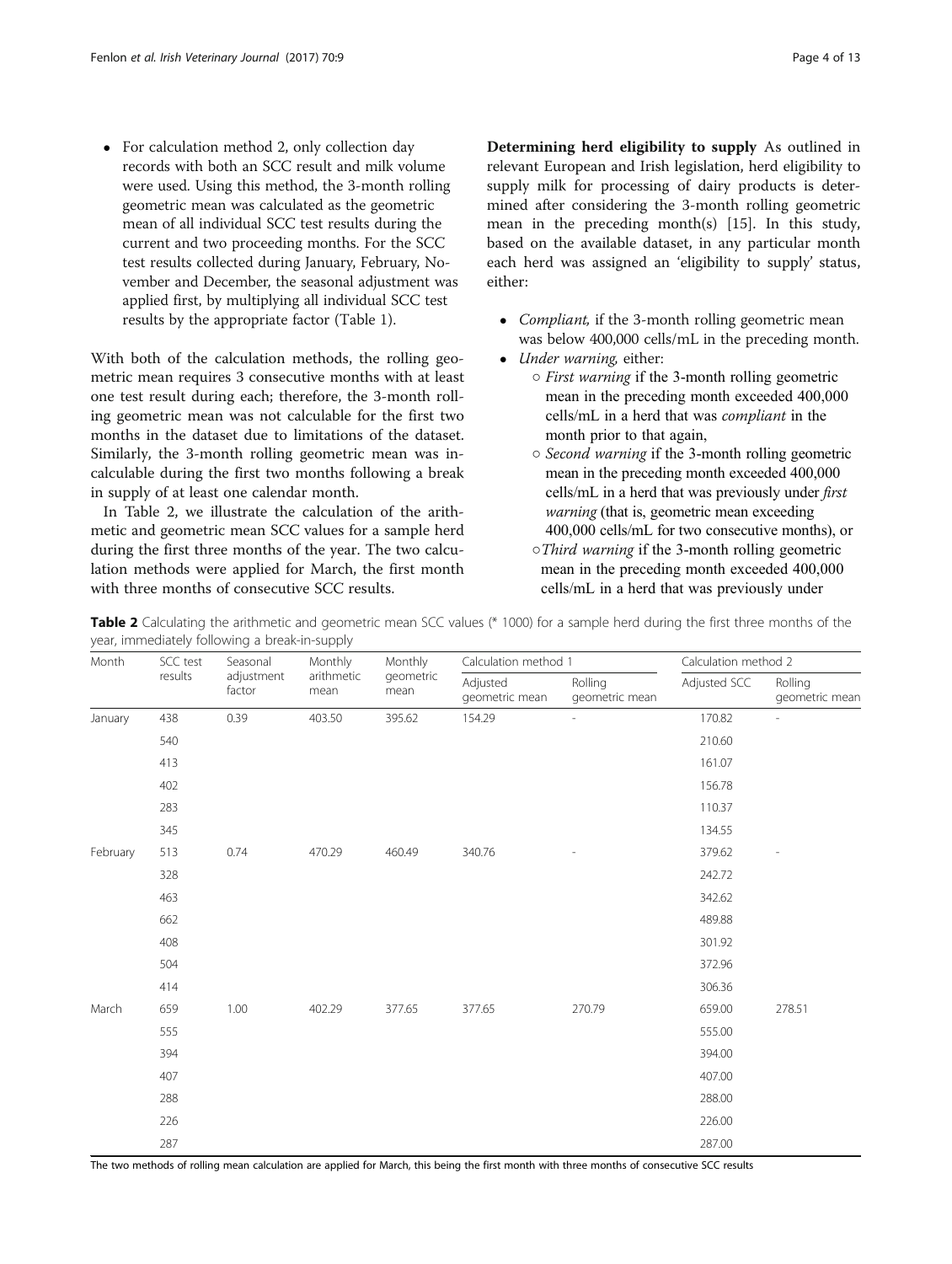<span id="page-4-0"></span>second warning (that is, geometric mean exceeding 400,000 cells/mL for three consecutive months).

- Liable for suspension, if the 3-month rolling geometric mean in the preceding month exceeded 400,000 cells/mL in a herd that was previously under third warning (that is, geometric mean exceeding 400,000 cells/mL for four consecutive months). A suspended herd was not eligible to supply milk until the 3 month rolling mean again satisfies compliance regulations.
- Incalculable, if the 3-month rolling geometric mean could not be calculated (for example, during the first three months following a break in supply).

Separately using each of the two calculation methods, we determined the number of herds and volume of milk

15000

supplied by 'eligibility to supply' status (always compliant, under warning (first warning, second warning, third warning) and liable for suspension) in Ireland during 2013, with and without the seasonality adjustment. The latter were calculated as previously, but without first applying the seasonal adjustment either to the monthly geometric mean SCC value (Calculation method 1) or to individual SCC values (Calculation method 2) during January, February, November and December.

# Results

The analyses were performed on 2,124,864 records from 16,740 herds supplying milk to 14 processors. In total, there were 1,571,363 (74.0% of all) records with an SCC test result, 553,501 (26.0% of all) records with volume but no SCC data, and 8947 (0.4% of all) records with SCC but

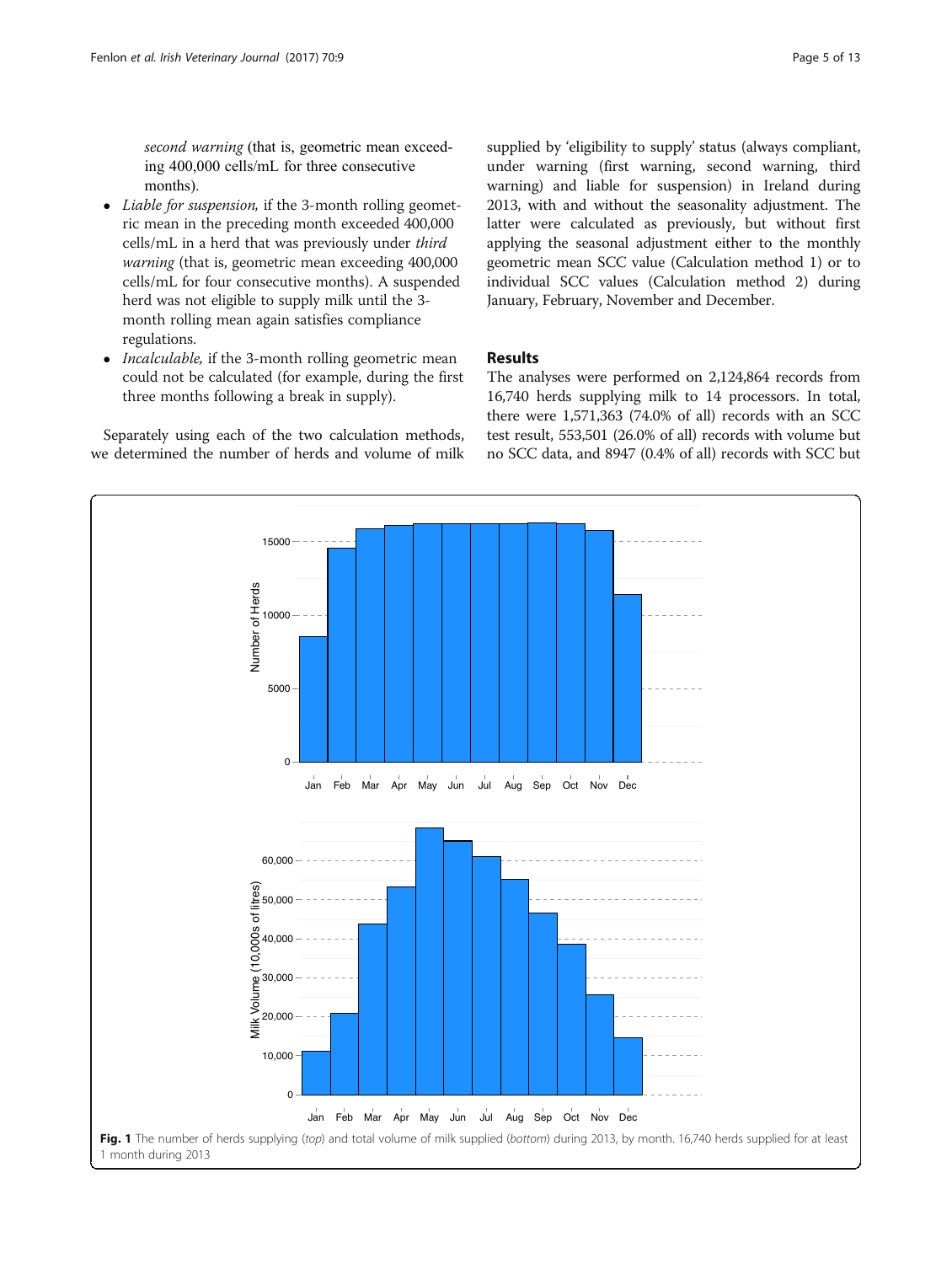no volume data. The number of herds supplying and the total volume of milk supplied during 2013, by calendar month, is presented in Fig. [1.](#page-4-0)

### Preliminary analysis

A large number of SCC (58.9%) and monthly volume (58.5%) records was considered to be unusable data. Examination of SCC descriptive statistics showed an arithmetic mean SCC of 214 and 208.4 (x 1000 cells/ mL) for usable and unusable records, respectively, but with a high degree of variability. The standard deviation was 123.48 and 123.68, respectively. A clearer difference was shown for the monthly volume data, with arithmetic mean values of 28,231 and 30,778 L for usable and unusable records. Again this came with a high degree of variability. Examination of the median values shows similar results. The median values as well as associated percentiles are presented in Table 3.

There was no evidence to suggest that the distribution functions of the subsample dataset and the full bulk tank

Table 3 Descriptive statistics of SCC and monthly volume records

| Statistic                               | Usable <sup>a</sup>              | Unusable <sup>a</sup>   |  |  |  |
|-----------------------------------------|----------------------------------|-------------------------|--|--|--|
|                                         | 6,559 (39.6%) herds              | 10,020 (60.4%) herds    |  |  |  |
| Somatic Cell Count                      | Number (%) of herds <sup>b</sup> |                         |  |  |  |
| Number of SCC<br>records (%)            | 71,815 (41.1)                    | 102,810 (58.9)          |  |  |  |
|                                         | SCC (x 1,000 cells/mL)           |                         |  |  |  |
| Mean (Standard deviation)               | 214 (123.48)                     | 208.4 (123.68)          |  |  |  |
| 5th percentile                          | 70                               | 71                      |  |  |  |
| 25th percentile                         | 131                              | 129                     |  |  |  |
| 50th percentile                         | 191.7                            | 186                     |  |  |  |
| 75th percentile                         | 270                              | 259                     |  |  |  |
| 95th percentile                         | 427.18                           | 414                     |  |  |  |
| Monthly volume (Litres)                 | Number (%) of herds <sup>b</sup> |                         |  |  |  |
| Number of monthly<br>volume records (%) | 73,245 (41.5)                    | 103,391 (58.5)          |  |  |  |
|                                         | Litres                           |                         |  |  |  |
| Mean (Standard deviation)               | 28,230.9<br>(25, 143.56)         | 30,777.7<br>(26,903.61) |  |  |  |
| 5th percentile                          | 2,810                            | 2,449                   |  |  |  |
| 25th percentile                         | 11,080                           | 11,940                  |  |  |  |
| 50th percentile                         | 22,164                           | 25,131                  |  |  |  |
| 75th percentile                         | 38,111                           | 42,078                  |  |  |  |
| 95th percentile                         | 73,243                           | 78,833                  |  |  |  |

<sup>a</sup>Records with or without a national herd identifier were termed usable or unusable data, respectively

<sup>b</sup>The numbers presented are based on records with a herd identifier. The number of herds without a herd identifier cannot be calculated

dataset are the same (Table [4](#page-6-0)). Thus it was not suitable to use the subsample, with consecutive years of data to resolve the issue of the enforced apparent 'break in supply' for all herds immediately prior to January 2013.

### Main analyses

The proportions of herds and milk volume supplied falling in the three SCC categories described above, based on their geometric mean SCC every month, are shown in Figs. [2](#page-7-0) and [3](#page-8-0). Geometric means with and without seasonal adjustments applied are presented separately for herds (Fig. [2](#page-7-0)) and milk volume (Fig. [3](#page-8-0)).

The estimated percentage of herds eligible to supply raw milk for processing of dairy products each month, with and without the seasonality formula applied, are presented in Fig. [4.](#page-9-0) These were calculated using calculation method 2, however, the results obtained using calculation method 1 (see Additional file [2:](#page-12-0) Figure S1) were very similar. The relative monthly change in the percentage of the national milk volume under warning and liable for suspension following removal of the seasonality formula, using calculation method 2, is presented in Fig. [5.](#page-10-0) Similar results were obtained using calculation method 1 (see Additional file [3](#page-12-0): Figure S2).

Table [5](#page-11-0) presents the estimated number of Irish herds eligible to supply milk for processing of dairy products during those months of 2013 where the 'eligibility to supply' status could be determined, with and without application of the seasonality adjustment and by calculation method. Using calculation method 1 and the seasonality adjustment in place, an estimated 860 (5.1%) herds were liable for suspension during 2013. If the seasonality adjustment were removed, this number would increase to 974 (5.8% of the national population), which is a 13.2% increase in herds liable for suspension. Using calculation method 2 and the seasonality adjustment in place, an estimated 854 (5.1%) herds were liable for suspension during 2013. If the seasonality adjustment were removed, this number would increase to 964 (5.8% of the national population), a 12.9% increase in herds liable for suspension.

# **Discussion**

The impact of removal of the seasonality formula was the primary motivation for this study. The study results indicate that the modelled impact of such removal would be relatively minor, based on available data, regardless of the method used to calculate the 3-month rolling geometric mean. The projected increase in the number of herds liable for suspension represents approximately 0.7% (114/16,740) of the national herd.

In agreement with earlier work [\[15](#page-12-0), [16](#page-12-0)], there is a strongly seasonal pattern of mean SCC, peaking at the start and end of each year. Further, there is a substantial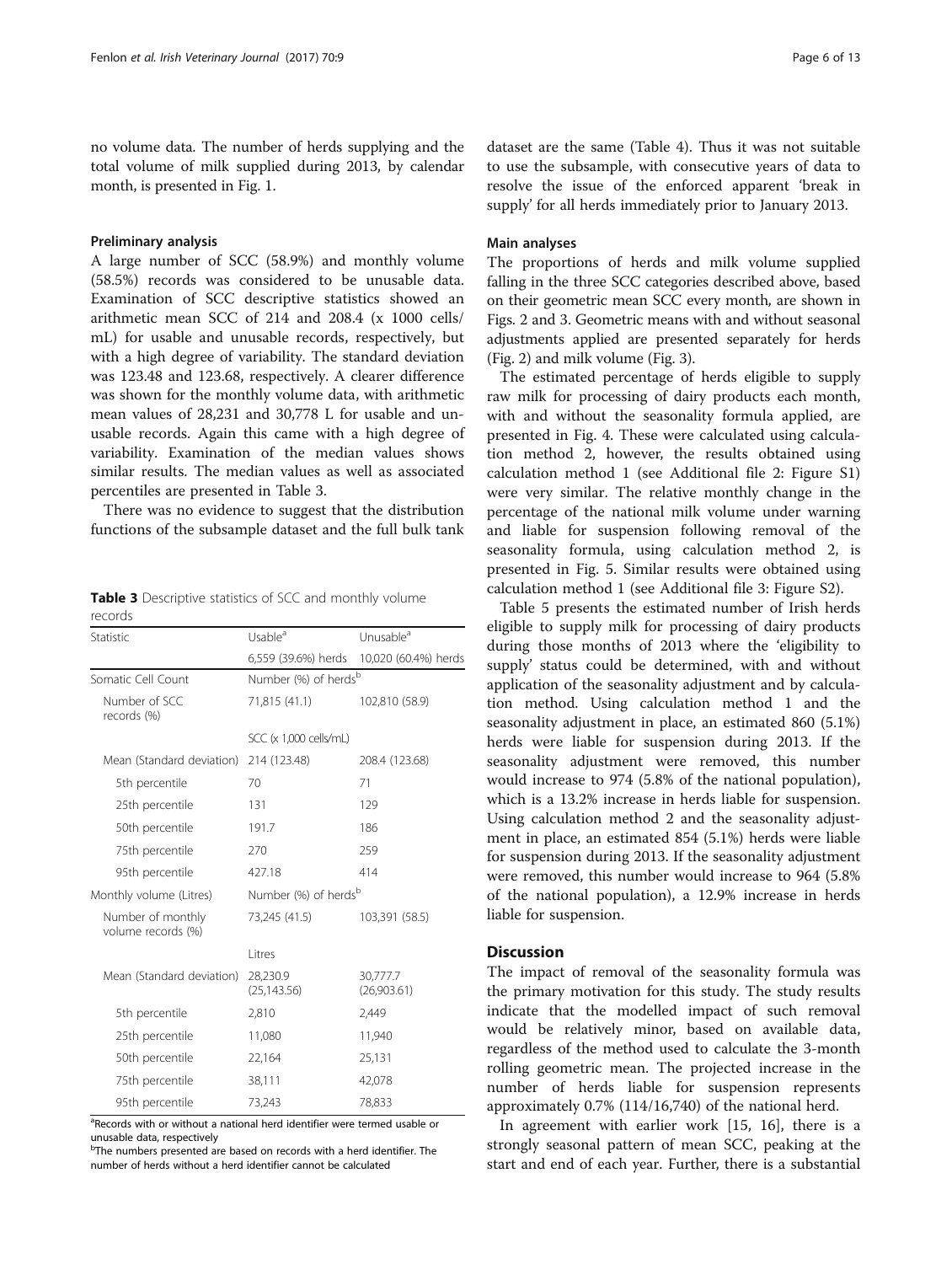<span id="page-6-0"></span>Table 4 Comparison of distributions of unusable and usable monthly volume and SCC records - annually and monthly

| Period    | SCC                                        |                                          |                | Monthly volume                             |                                          |                |  |
|-----------|--------------------------------------------|------------------------------------------|----------------|--------------------------------------------|------------------------------------------|----------------|--|
|           | Number of<br>unusable records <sup>a</sup> | Number of<br>usable records <sup>a</sup> | $p$ -value $b$ | Number of<br>unusable records <sup>a</sup> | Number of<br>usable records <sup>a</sup> | $p$ -value $b$ |  |
| Annual    | 102810                                     | 71815                                    | < 0.001        | 103391                                     | 73245                                    | < 0.001        |  |
| Monthly   |                                            |                                          |                |                                            |                                          |                |  |
| January   | 4237                                       | 4157                                     | < 0.001        | 4366                                       | 4169                                     | < 0.001        |  |
| February  | 8391                                       | 5822                                     | < 0.001        | 8445                                       | 5838                                     | < 0.001        |  |
| March     | 9426                                       | 6386                                     | < 0.001        | 9462                                       | 6400                                     | < 0.001        |  |
| April     | 9641                                       | 6469                                     | 0.002          | 9665                                       | 6478                                     | < 0.001        |  |
| May       | 9684                                       | 6307                                     | 0.007          | 9711                                       | 6487                                     | < 0.001        |  |
| June      | 9673                                       | 6318                                     | < 0.001        | 9707                                       | 6487                                     | < 0.001        |  |
| July      | 9665                                       | 6300                                     | < 0.001        | 9687                                       | 6459                                     | < 0.001        |  |
| August    | 9638                                       | 6284                                     | < 0.001        | 9682                                       | 6468                                     | < 0.001        |  |
| September | 9615                                       | 6321                                     | < 0.001        | 9641                                       | 6476                                     | < 0.001        |  |
| October   | 9630                                       | 6307                                     | 0.005          | 9662                                       | 6469                                     | 0.003          |  |
| November  | 8845                                       | 6222                                     | < 0.001        | 8931                                       | 6405                                     | < 0.001        |  |
| December  | 4365                                       | 4922                                     | 0.009          | 4432                                       | 5109                                     | < 0.001        |  |

<sup>a</sup>Records with or without a national herd identifier were termed usable or unusable data, respectively

b A p-value of <0.05 indicates there is no evidence to suggest the distribution of the usable and all records are the same

impact of the seasonality formula for the months applied (see the top and bottom graphs in Figs. [2](#page-7-0) and [3\)](#page-8-0). It has been suggested that this pattern is physiological in nature; indeed, this is the rationale for the seasonality formula. However, based on recent work, there is no evidence of a dilution effect in Irish dairy cattle [\[12\]](#page-12-0). As an alternative, it is suspected, but not yet proven, that the effect in Ireland is pathological; that is, increases in SCC towards the end of the year are a consequence of persistent infections from earlier in the lactation, and the addition of new infections throughout the lactation.

Application of the seasonality formula is highly influential in terms of mean SCC distribution in the national herd over the year [\[15\]](#page-12-0). Nonetheless, as shown here and based on the data available to us, the removal of the seasonality formula would not greatly impact on herd eligibility to supply. The reasons for this discrepancy are likely related both to the timing and duration of high SCC in a herd and to the varying influence of data adjustment and interpretation, as allowed under EU and Irish legislation, at different times throughout the year. The 3-month rolling geometric mean and the 3-month recovery period (that is, a maximum of 3 months under warning, prior to suspension) are each applied throughout the year, but the 3 month rolling geometric mean is 'reset' in Ireland following a break-in-supply of at least one calendar month [[15\]](#page-12-0). The seasonality formula is only applied in November–February. Therefore, suspension in December would require high SCC from at least the previous August but likely longer, given the use of the 3 month rolling average and 3 months of warning prior to suspension. In contrast, no herd can be liable for suspension from February through to at least July, even if the geometric mean is over 400,000 cells/mL, if a break-in-supply had been applied for at least the full month of January.

Ongoing application of the seasonality formula is a barrier to timely corrective action, on some farms with poor udder health. In the case of non-compliant milk, Regulation No 854/2004 provides for a 3-month window of opportunity, during which action should be taken to correct the situation. However this action may currently be deferred, relying instead on the seasonality factor as a solution. If the seasonality factor were removed, there would be a need for change in behaviour at both milk purchaser and producer level, to take positive corrective action as early as possible.

The relevant EU legislation is open to interpretation, as noted previously [[15\]](#page-12-0), which has the potential to influence the eligibility to supply depending on the methodology applied. Hence the decision to use several methods to calculate the 3-month rolling geometric mean in this study. Our methods differ both in terms of the method used to calculate the 3-month rolling geometric mean and the inclusion, or otherwise, of SCC data without a corresponding recorded milk volume. Calculation methods 1 and 2 are both compliant with EU legislation, with calculation method 2 currently applied by DAFM. The two methods used to calculate the 3-month rolling geometric mean would be equivalent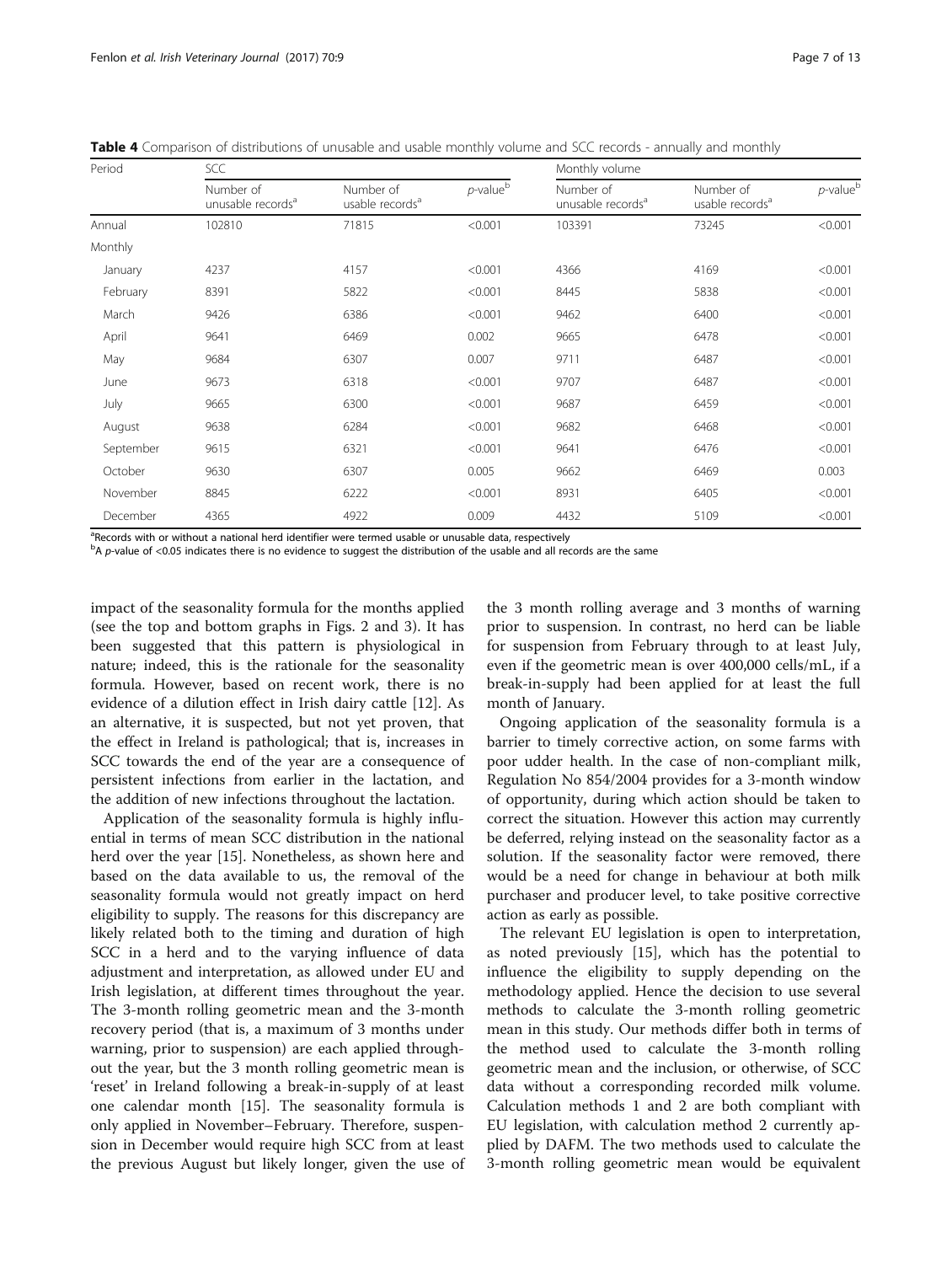<span id="page-7-0"></span>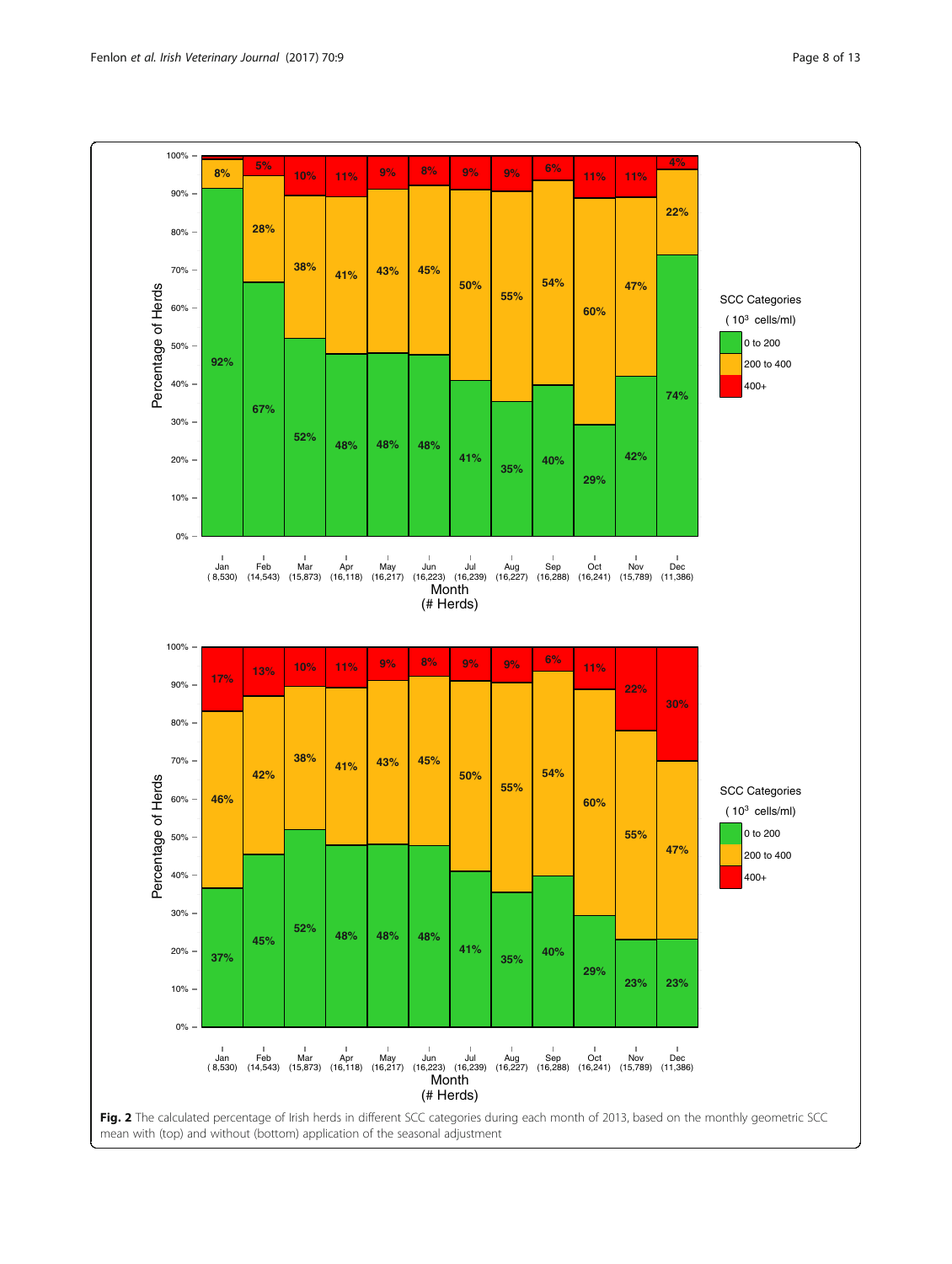<span id="page-8-0"></span>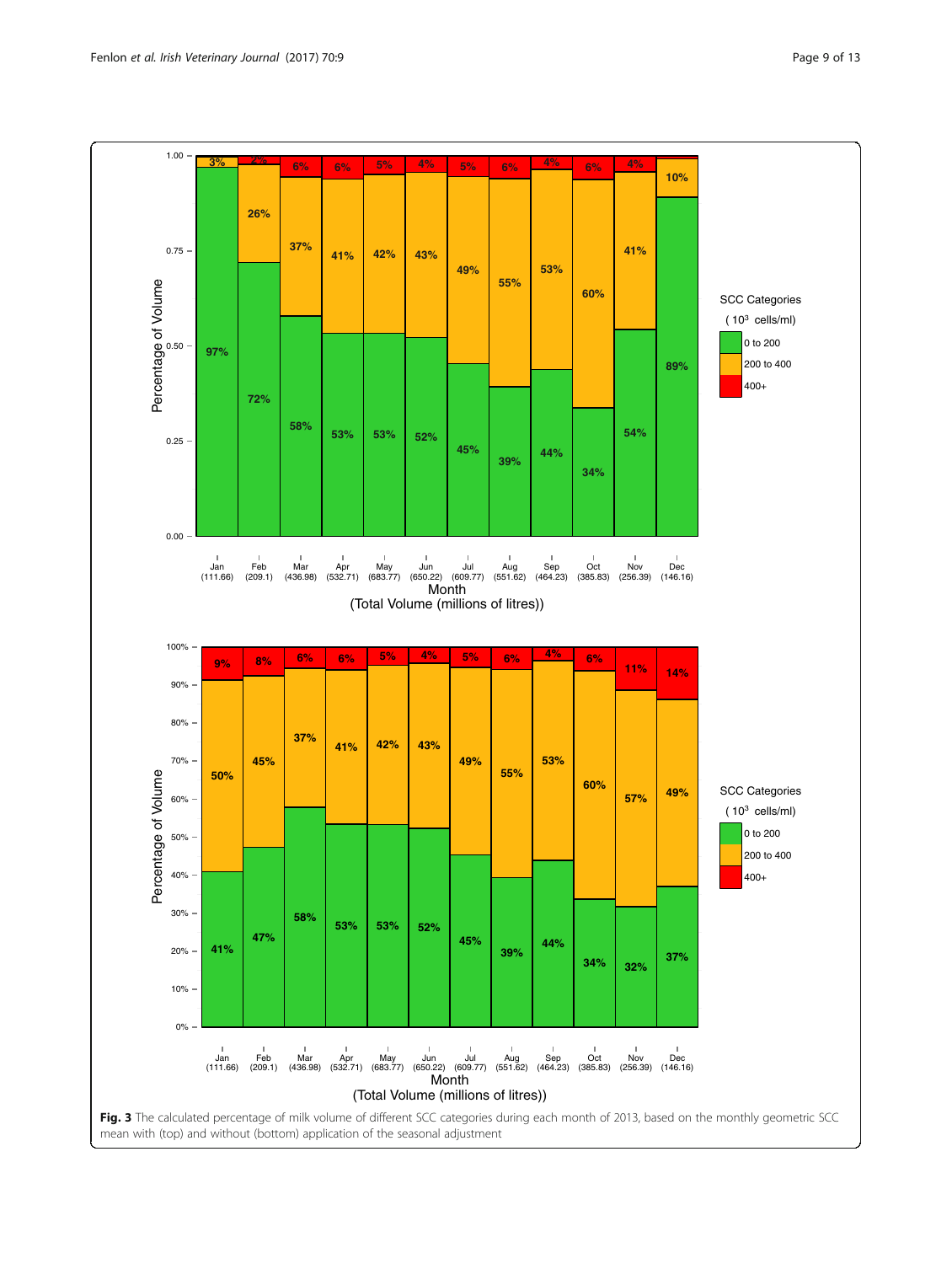<span id="page-9-0"></span>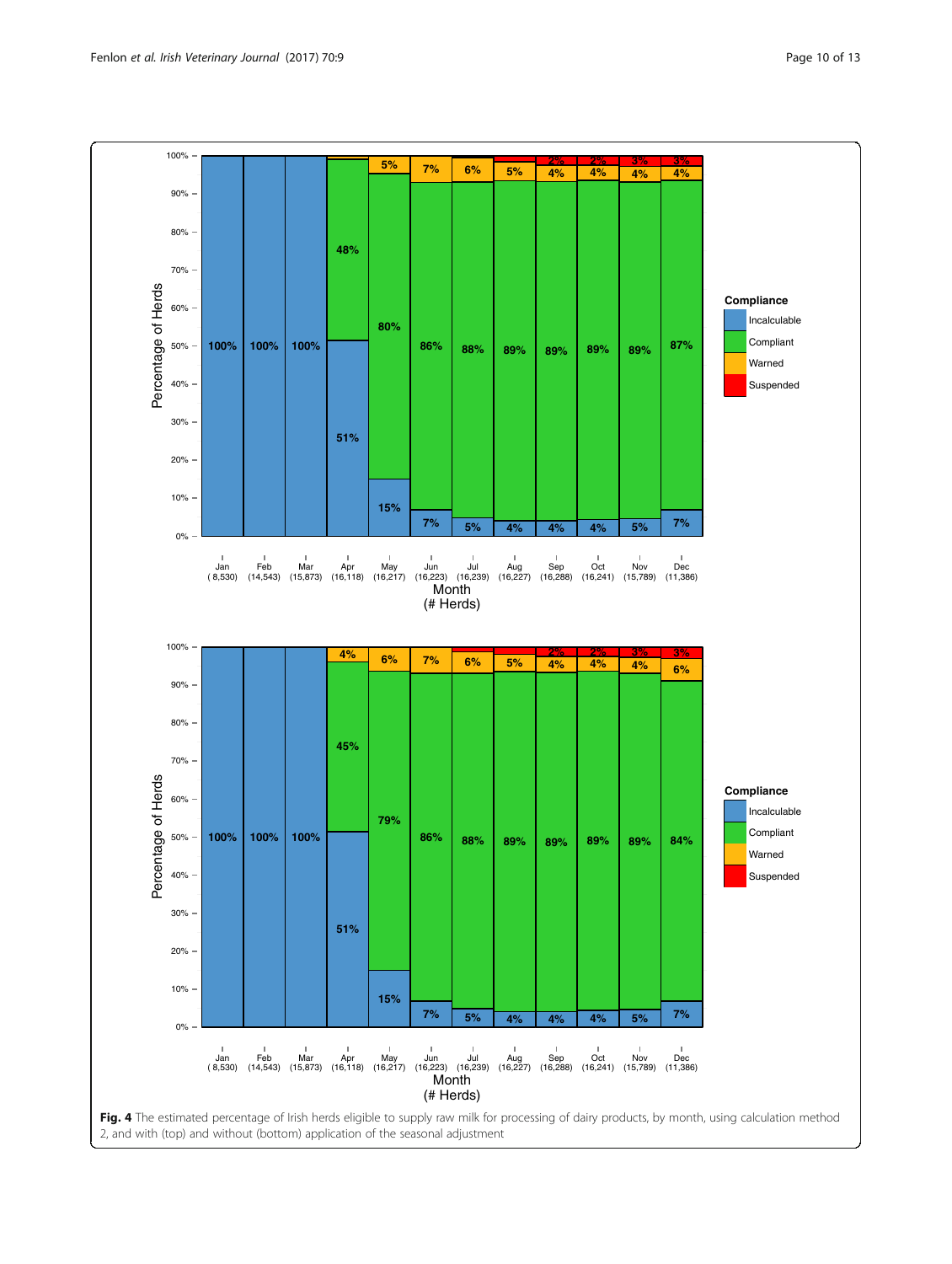

<span id="page-10-0"></span>

provided the monthly number of individual SCC test results is the same. Using calculation method 2, however, the 3-month rolling geometric mean can change substantially with an increase in the number of individual SCC test results, particularly if they are markedly lower (or higher) than other values. Calculation method 1 is more resistant to such interference. The differences observed in Table [5](#page-11-0) (for example, the estimated number of herds liable for suspension using calculation methods 1 and 2) are, in part, a reflection of this effect. The inclusion or otherwise of SCC data without a corresponding recorded milk volume can also have a substantial impact when assigning a herd 'eligibility to supply' status. We illustrate this point using calculation method 2 on the 2013 data. If these data are excluded, we estimated that the number of herds liable for suspension would increase from an estimated 854 to 964 (5.8% of herds, 12.9% increase in suspensions) herds (Table [5](#page-11-0)), if the seasonality formula were removed. If these data were not excluded, the number of herds liable for suspension would be an estimated 733, and would increase to 839 (5.0% of herds, 14.5% increase in suspensions) herds with the removal of the seasonality formula (data not shown).

The results of this study need to be interpreted with caution, for several reasons.

The focus of the current study was quite narrow, effectively from July to December 2013. There are several reasons for this. Under current EU and Irish legislation, herd suspension cannot occur during the first 6 months following a break in supply (the 3-month rolling geometric mean cannot be calculated during months 1–3 and therefore the first warning cannot commence prior to month 4) [[15](#page-12-0)], regardless of SCC during that period. In this study, our calculations were based on an enforced apparent 'break in supply' for all herds immediately prior to January 2013. Although the study results are robust during July to December 2013, we anticipate differences in both the frequency of herds liable for suspension and the impact of the seasonality formula (and its removal) in the first compared to the second half of each year. In a sizeable percentage of Irish herds, SCC values are highest during the winter months [\[16\]](#page-12-0). In these herds, the observed SCC rise is less likely to result in herds liable for suspension in early winter (November–December) compared to late winter and early spring (January–April), specifically because of the time defined under legislation between the start of a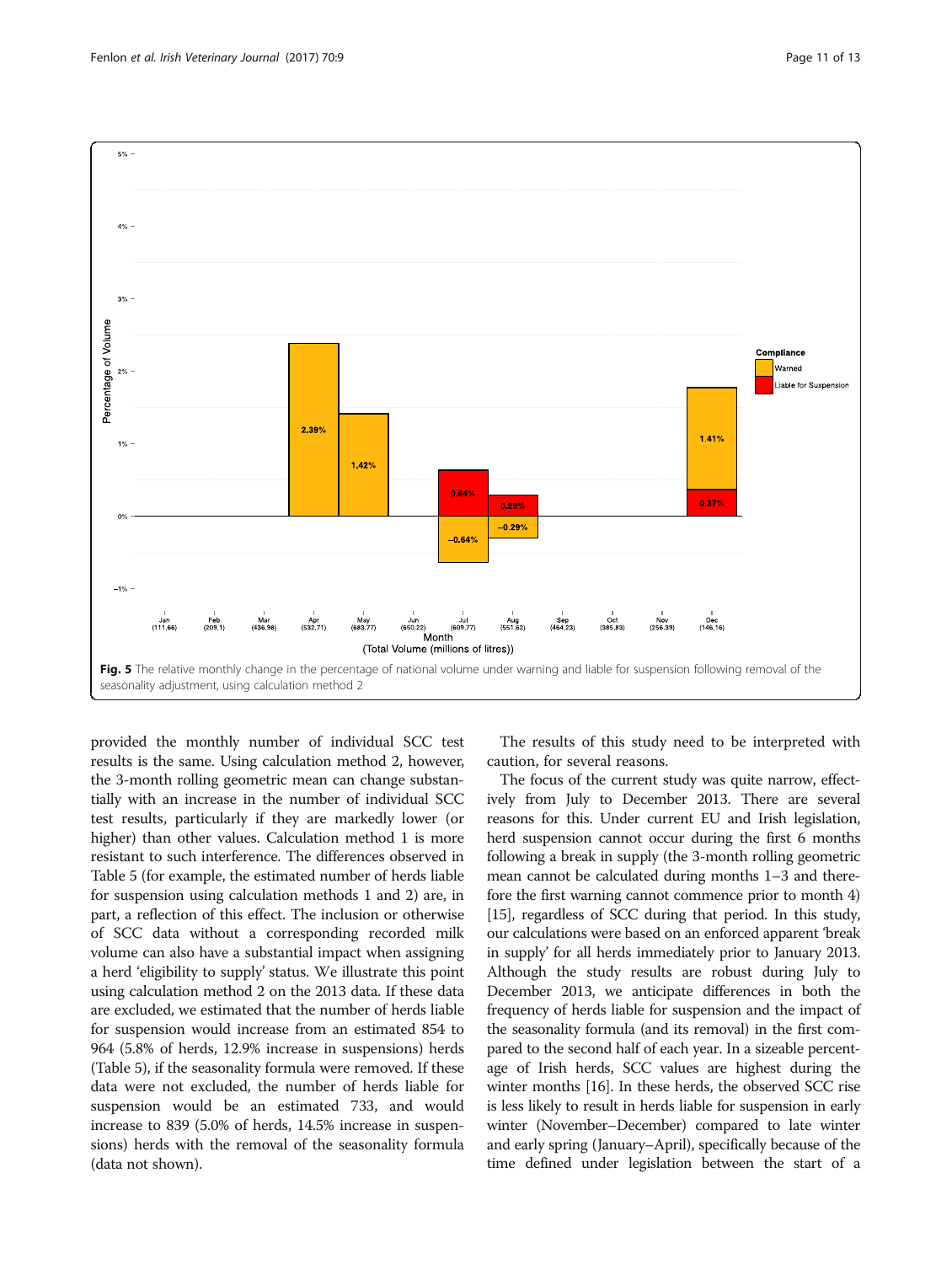| The maximum level of                               | The maximum level of non-compliance, without the seasonality adjustment |                               |                                |                               |                          |                          |
|----------------------------------------------------|-------------------------------------------------------------------------|-------------------------------|--------------------------------|-------------------------------|--------------------------|--------------------------|
| non-compliance, with the<br>seasonality adjustment | Always compliant                                                        | At least one<br>first warning | At least one<br>second warning | At least one<br>third warning | Liable for<br>suspension | seasonal<br>adjustments) |
| Calculation method 1                               |                                                                         |                               |                                |                               |                          |                          |
| Always compliant                                   | 13426                                                                   | 524                           | 60                             | $\mathbf{0}$                  | $\Omega$                 | 14010                    |
| At least one first warning                         | 0                                                                       | 607                           | 101                            | 13                            | $\Omega$                 | 721                      |
| At least one second warning                        | 0                                                                       | 0                             | 496                            | 95                            | 11                       | 602                      |
| At least one third warning                         | 0                                                                       | $\Omega$                      | 0                              | 444                           | 103                      | 547                      |
| Liable for suspension                              | $\Omega$                                                                | $\Omega$                      | $\Omega$                       | $\Omega$                      | 860                      | 860                      |
| Total (without seasonal adjustments)               | 13426                                                                   | 1131                          | 657                            | 552                           | 974                      | 16740                    |
| Calculation method 2                               |                                                                         |                               |                                |                               |                          |                          |
| Always compliant                                   | 13616                                                                   | 393                           | 48                             | $\mathbf{0}$                  | $\Omega$                 | 14057                    |
| At least one first warning                         | $\Omega$                                                                | 542                           | 87                             | 14                            | $\Omega$                 | 643                      |
| At least one second warning                        | 0                                                                       | 0                             | 513                            | 84                            | 9                        | 606                      |
| At least one third warning                         | $\Omega$                                                                | $\Omega$                      | $\Omega$                       | 479                           | 101                      | 580                      |
| Liable for suspension                              | 0                                                                       | $\Omega$                      | $\mathbf 0$                    | $\mathbf{0}$                  | 854                      | 854                      |
| Total (without seasonal adjustments)               | 13616                                                                   | 935                           | 648                            | 577                           | 964                      | 16740                    |

<span id="page-11-0"></span>Table 5 The maximum level of non-compliance reached by Irish herds during those months of 2013 where the 'eligibility to supply' status could be determined, by calculation method and with and without application of the seasonality adjustment

The seasonality formula was applied to, and 3-monthly rolling geometric mean calculated using, either mean monthly SCC values (Calculation method 1) or all individual SCC values (Calculation method 2) in each relevant month. Without the application of the seasonality formula, an estimated additional 114 (13.2%) or 110 (12.9%) herds would have been liable for suspension, using calculation methods 1 and 2, respectively

sustained period of SCC increase and the month of eventual suspension. Similarly, the seasonality formula is likely less influential in early winter (November–December) compared to late winter and early spring (January–April). The estimated number of herds liable for suspension during 2013 (860 using calculation method 1, 854 using calculation method 2; each in the presence of the seasonality formula) is undoubtedly an underestimate, as it takes no account of herds liable for suspension during January to June 2013. The percentage change in herds liable for suspension with the removal of the seasonality formula (13.2% using calculation method 1, 12.9% using calculation method 2) would also underestimate the true percentage increase if the above hypothesis were true.

For a sizeable percentage of the 2013 bulk tank SCC data, the national herd identifier was not available (some cooperatives supplied their own randomly generated herd code, which could change year on year). In the preliminary analysis, we investigated the possibility of using a subset of the data (that is, data for which a national herd identifier was available along with two consecutive years of data) instead of the complete dataset. However, comparison of usable and unusable data at a monthly level indicated that there was a significant difference in every month for monthly volume records, with a similar result for SCC records (Table [4](#page-6-0)). In the main analysis, which was based on the full 2013 dataset, our investigation was constrained because the 'eligibility to supply' status could not be calculated for any herds during January to

April 2013, and for a number of herds subsequently (Fig. [4](#page-9-0) and Additional file [2:](#page-12-0) Figure S1). This is because a rolling geometric mean can only be calculated following an initial 'burn-in period' (that is, once 3 months of data were available). A national herd identifier will be needed if data are to be linked across years. It would also have allowed us to identify and account for herds that supply to more than one cooperative during or across years. In the current analysis, which considers only a single year of supply, dual supply could not be accounted for. It is uncertain whether the results from 2013 can be generalised to later years.

### Conclusions

It is estimated that the number of herds liable for suspension would increase by 12.9% (using calculation method 2), from 854 to 964. Removal of the seasonality factor is likely to have a positive impact on udder health, prompting corrective action earlier rather than relying on data adjustment as a short-term solution. This conclusion is based on available data, and needs to be interpreted with caution. The focus of the current study was quite narrow, effectively from July to December 2013, and therefore the results are an underestimation of the total number of herds liable for suspension during 2013. The results from this study should assist with national policy decision-making with respect to SCC data adjustment and interpretation, as outlined in EU legislation, when determining herd eligibility to supply raw milk for processing of dairy products.